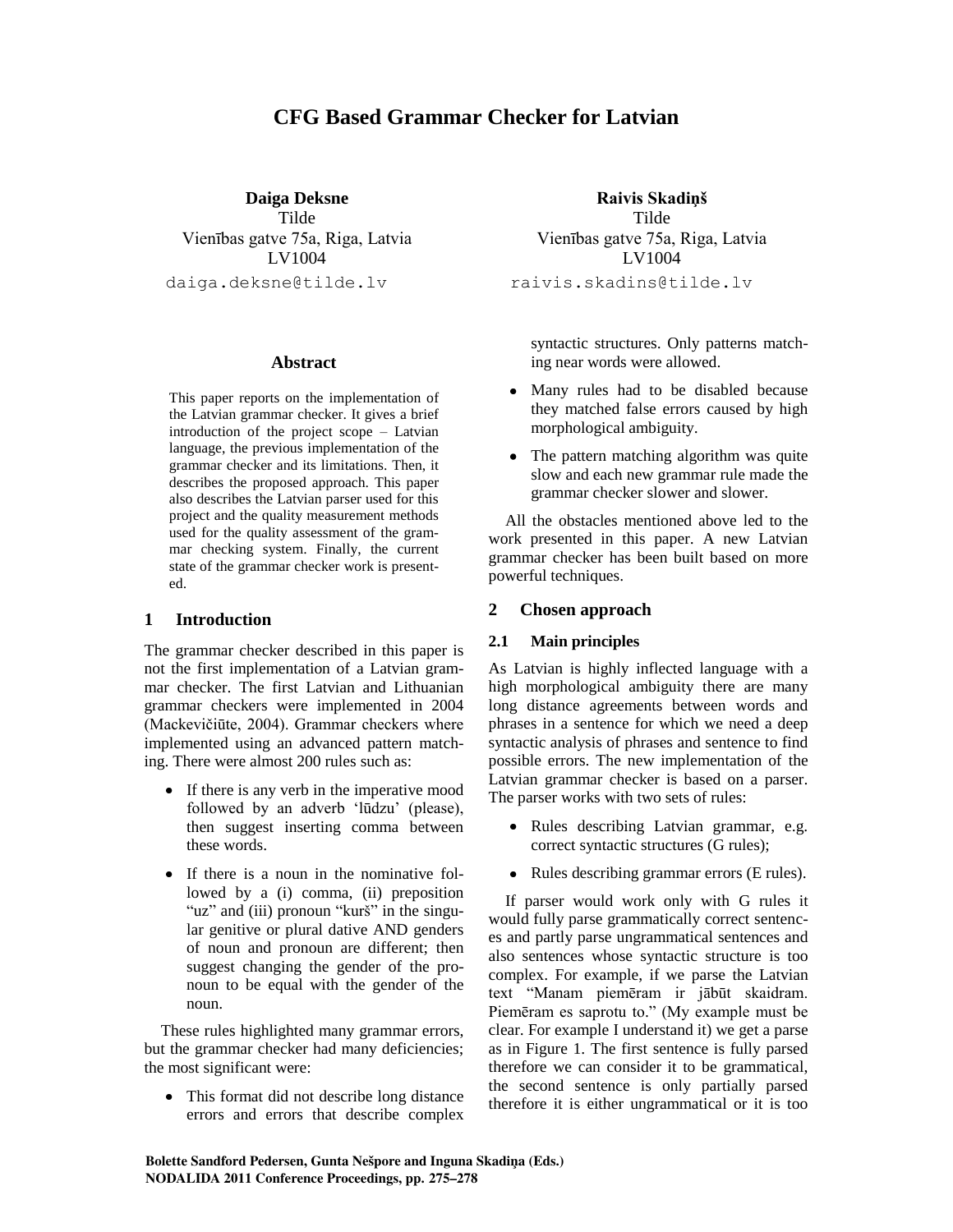complex to be fully parsed with a current set of G rules.



Figure 1. Result of parsing when parsing with G rules only.



Figure 2. Result of parsing when parsing with both G and E rules.

If we add rules that also describe syntactic errors (E rules) we get a parse as in Figure 2. We get a similar result as before. The second sentence still is not fully parsed, but the parser has applied an error rule which finds the adverb ‗piemēram' followed by pronoun. The parser has applied a similar error rule in the first sentence too. We can ignore this error rule in the first sentence because we know that that sentence is fully parsed (grammatical). But an error rule in the second sentence really marks a grammar error as the sentence (or phrases containing words marked by error rule) has not been fully parsed.

### **2.2 Parser**

There are some requirements for the parser in order to use it to find grammar errors in the way described above. (i) The parser must be robust and return partial parses if the sentence cannot be fully parsed; (ii) The parser must be able to return all possible parses not only the one. As seen in Figure 2 error rules are not a part of parse trees; (iii) The parser must mark as correct only syntactic structures which really are correct; (iv) As we are working with Latvian, the parser rules must be powerful enough to deal with high morphological variance and ambiguity, word agreement and a rather free word order.

For the purposes of grammar checking we used the Latvian parser developed for machine translation purposes (Skadiņš *et al.*, 2007). The parser is using adapted CFG grammar (Chomsky, 1956) and it is based on the CYK algorithm (Younger, 1967) which allows partial parsing if the sentence cannot be fully parsed. The CYK algorithm is extended to support attributes for both terminals and non-terminals.

#### **2.3 Rule format**

As Latvian is a morphologically rich language Latvian grammar cannot be described with simple CFG rules like NP  $\rightarrow$ N; NP  $\rightarrow$ N N; S $\rightarrow$ NP V NP. The CFG used in the Latvian parser uses attributes for terminal and non-terminal symbols. For example, the noun phrase NP has attributes number, gender, case, person and some more. The error rules operate with terminals and phrases which were created with correct grammar rules. In the rule body there are usually some agreement or disagreement statements between attributes of several in itself correct phrases. There also might be an attribute comparison with an exact value. Also, lexical parts might figure in such rules. Often there is a correct grammar rule with the same right side constituents as in some error rule, only the comparison operators are different. See sample of a correct grammar and an error rule in Figure 3. The error rules have a section where the correct attribute values are as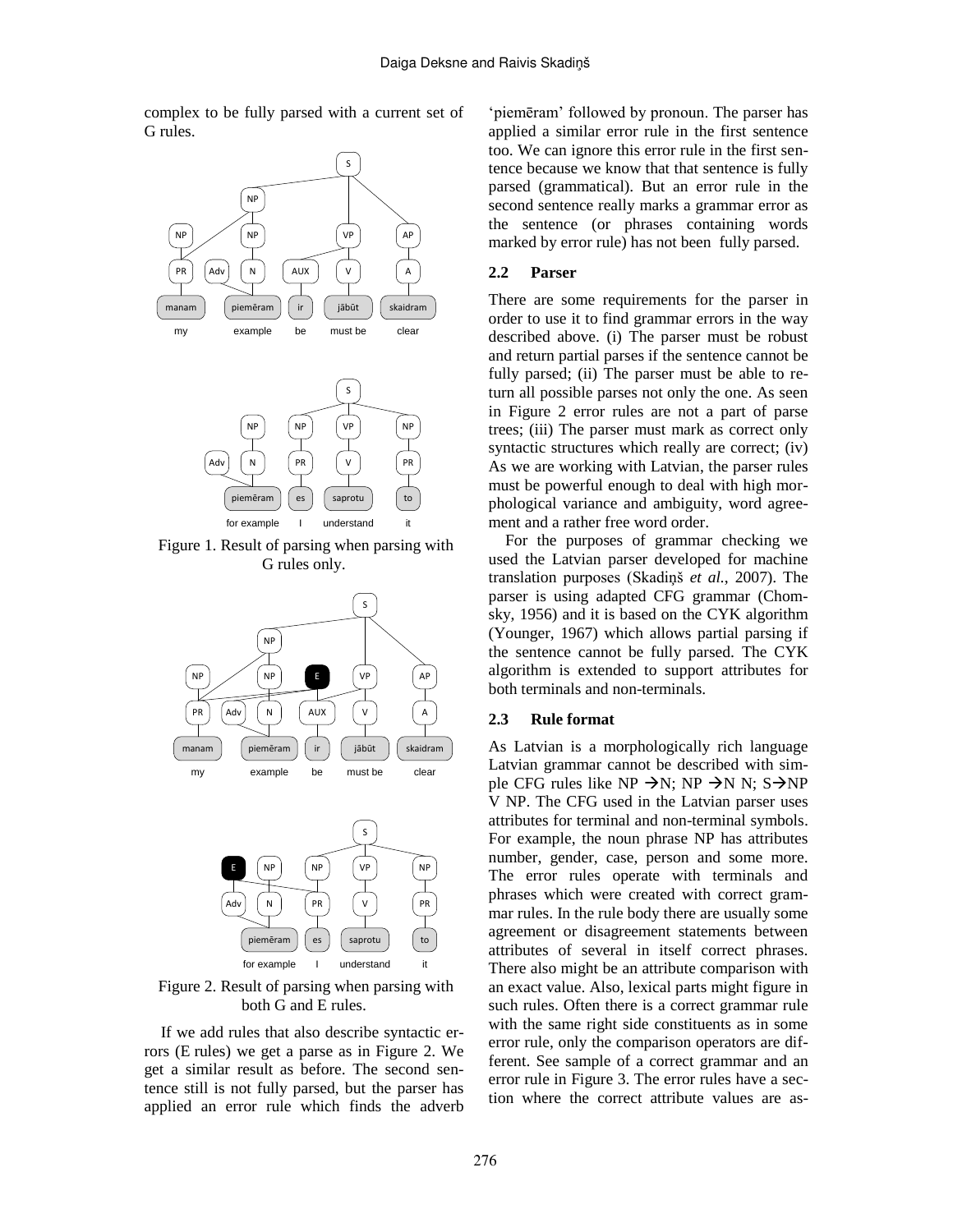signed and instructions for suggestion generation are given.

```
NP -> attr:CAP main:NP
      Agree(attr:CAP, main:NP, Case, 
Number, Gender)
ERROR-1 -> attr:CAP main:NP
      Disagree(attr:CAP,main:NP, 
Case, Number, Gender)
GRAMMCHECK MarkAll
      attr:CAP.Gender=main:NP.Gender
      attr:CAP.Number=main:NP.Number
      SUGGEST(attr:CAP+main:NP)
```
Figure 3. Error and correct grammar rules.

If all comparison operators in the error rule are true, it does not guarantee that this error will be flagged as seen in Figure 2. For an error rule to succeed, the phrase it covers must be larger than the phrase for which the correct grammar rule works.

We also have a second grammar containing only error rules. It does not rely on correct grammar phrases. Capitalization and incorrect writing style errors enclose shorter phrases often with exact lexical values. The CapPattern operator defines the correct capital/noncapital letter usage in phrases with special meaning like organization, institution names, country names, job titles, etc. (See Figure 4). If the capitalization pattern is different for a phrase in the text, an error rule is triggered.

```
ERROR-14 -> attr:N attr:G main:N
      attr:N.Case==genitive
      attr:N.Number==singular
      attr:G.AdjEnd==definite
      main:N.Number==plural
      Agree(attr:G, main:N, Case, 
Number, Gender)
      CapPattern fff
  LEX Amerika savienots valsts
```
Figure 4. Capitalization error rule.

# **3 The grammar checker architecture**

The grammar checking system consists of separate components each having its own task. Most of them must be called in a certain order as each component relies on data structures prepared by the previous component.

The incoming text is split into separate token objects and sentence boundaries are detected in a tokenizer module. Subsequent components work only with a sentence, not with all incoming text at once. One of the following token types is assigned to every token object: word, abbreviation,

punctuation and numeric. In a simple error location module simple formatting errors are located using regular expressions. The analyzer module adds morphological analysis to every token. The parser component performs parsing using a given rule set. The parse walker component extracts the error trees from the parse result matrix and generates suggestions for error fixing. Results from this component and from the simple error locator are passed to the result preparation module which merges results and returns to a calling application.



Figure 5. Grammar checker architecture.

# **4 The quality measuring methods**

Test and development corpora are prepared to measure the quality of grammar and to have an assurance that the grammar checker works with approximately the same quality on any text. The test corpus is used only to measure the current quality of the grammar checker and rule developers do not see its content; the development corpus is also used in the process of tuning the rules.

Both corpora contain a variety of texts. About an equal amount of texts from every type are included in both corpora. We assume that potential users of the grammar checker will want to use it for checking grammar in the following types of texts: high school student essays, university student papers, blogs (qualitative, but not edited), e-mails (qualitative, but not edited), non-edited marketing texts, non-edited written texts from non-native Latvian speakers with good Latvian language knowledge, news texts, draft of some project tender (not edited), the works of new (amateur) writers, texts from the specialists in certain fields (teacher of physics, programmer, doctor, lawyer, geographer, psychologist, …)

The information about errors and expected corrections for each sentence is stored in a Gold